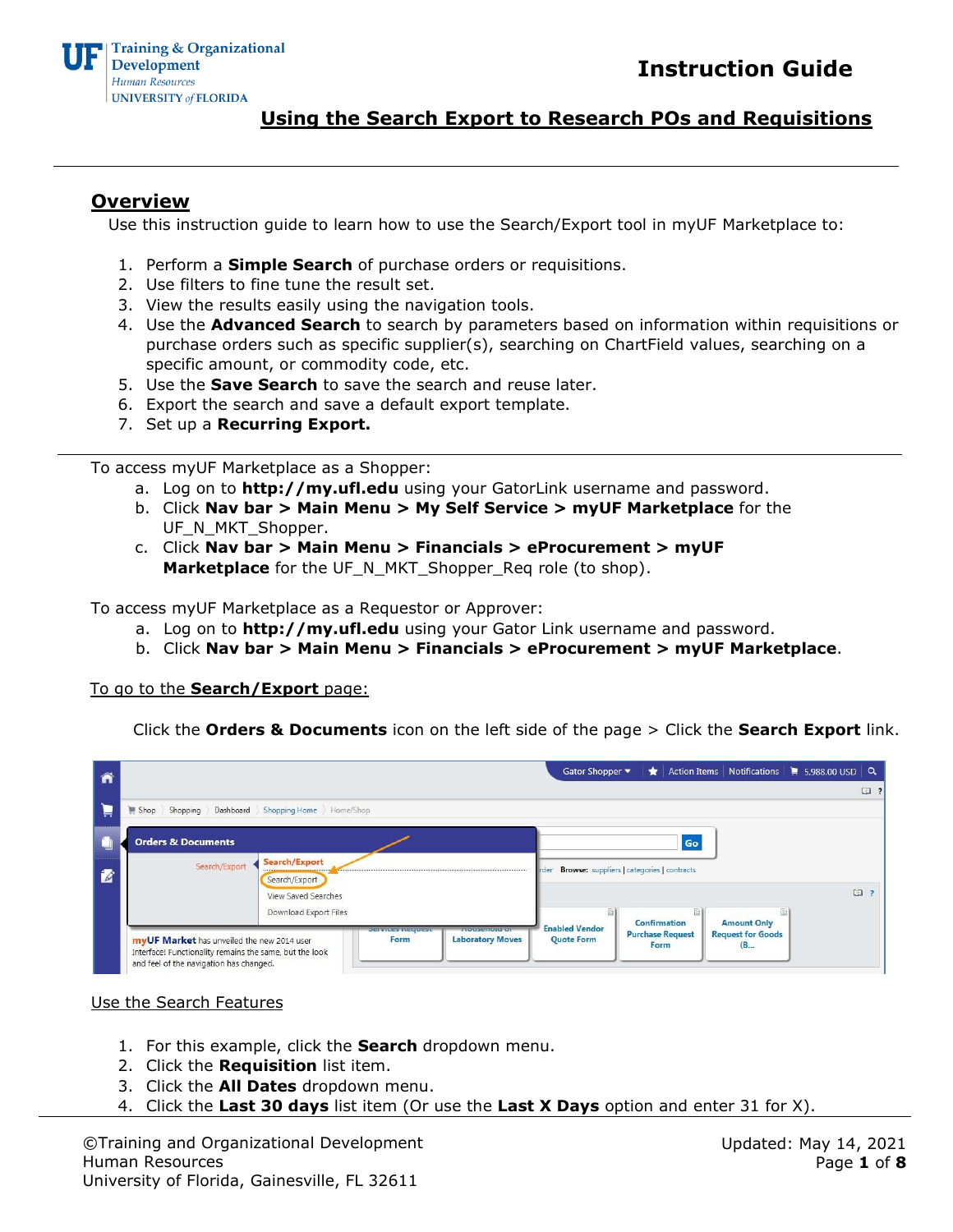

5. 5. Click the **Go** button.

| ĥ | Gator Shopper $\blacktriangledown$ $\blacktriangledown$ Action Items   Notifications $\boxed{2}$   $\blacktriangleright$ 0.00 USD   Q |  |
|---|---------------------------------------------------------------------------------------------------------------------------------------|--|
|   |                                                                                                                                       |  |
| 真 | Orders & Documents Search/Export Search/Export v Search/Export                                                                        |  |
| O | $\blacksquare$ Go<br>$\  \cdot \ $<br><b>Search Requisition</b><br>All Dates                                                          |  |
|   | Enter search terms such as document numbers, suppliers, and product information.                                                      |  |
| B | Go to: advanced search   my requisitions   my purchase orders                                                                         |  |

6. The system displays the results and a filter menu on the left. You may use this filter to narrow your results. For example, under the **Supplier** section, click the **Milipore Corp. (3)** link to retrieve the three requisitions that have Milipore Corp as vendor.

| Â |                                                         |                                  |                              | Gator Shopper                          |                          | Action Items   Notifications 2 | $\parallel$ 0.00 USD $\mid$ Q           |
|---|---------------------------------------------------------|----------------------------------|------------------------------|----------------------------------------|--------------------------|--------------------------------|-----------------------------------------|
|   |                                                         |                                  |                              |                                        |                          |                                | $\overline{\mathbf{z}}$                 |
| Þ | <b>I</b> Orders & Documents<br>Search/Export            | Search/Export $\triangledown$    | Search/Export                |                                        |                          |                                |                                         |
| O | edit search<br>start new search                         | Showing 1 - 14 of 14 results     |                              | Last 30 days (1/22/2014-2/20/2014)     |                          |                                |                                         |
| 咨 | <b>Filtered By</b>                                      | Results per page 150             |                              | Sort by: Best match                    | $\overline{\phantom{a}}$ |                                | $\angle$ Page 1 of 1 $\triangleright$ ? |
|   | Requisition<br>Type:                                    | <b>Requisition No.</b>           | Supplier(s)                  | <b>Requisition Name</b>                | Requisitioner            | <b>Requisition Date/Time</b>   | <b>Requisition Total</b>                |
|   | Date Range: Last 30 days                                | $\times 1096213$                 | Fisher Scientific Co LLC     | test CRIS 221 fund                     | Gator Requestor          | 2/18/2014 4:54 PM              | 0.00 USD                                |
|   | Save Search Export Search                               | $\sqrt{1096116}$                 | Millipore Corp.              | Test Millipore UIT link update         | Gator Requestor          | 2/18/2014 2:50 PM              | 102.90 USD                              |
|   |                                                         | × 1096137                        | Millipore Corp.              | Test Millipore Link - University of FL | Gator Requestor          | 2/18/2014 2:49 PM              | 0.00 USD                                |
|   | $\overline{\mathbf{?}}$<br><b>Refine Search Results</b> | ¥ 1096088                        | Millipore Corp.              | Consolidated Cart to Mister Paper      | Gator Requestor          | 2/18/2014 2:46 PM              | 0.00 USD                                |
|   | <b>Type</b>                                             | $\times 1095702$                 | Fisher Scientific Co LLC     | 2014-02-17 ufrequestor 01              | Gator Requestor          | 2/17/2014 12:51 PM             | 0.00 USD                                |
|   | $\blacksquare$<br>Requisition                           | $\times$ 1095267                 | Graybar Electric Company Inc | 2014-02-14 ufrequestor 04              | Gator Requestor          | 2/14/2014 1:23 PM              | 5.00 USD                                |
|   | <b>Date Range</b>                                       | x 1095202                        | Graybar Electric Company Inc | 2014-02-14 ufrequestor 03              | Gator Requestor          | 2/14/2014 10:40 AM             | 0.00 USD                                |
|   | $\vert \cdot \vert$<br>Last 30 days                     | $\times$ 1095180 $\rightarrow$ 0 | Graybar Electric Company Inc | 2014-02-14 ufrequestor 02              | Gator Requestor          | 2/14/2014 10:33 AM             | 0.00 USD                                |
|   | <b>Supplier</b>                                         | × 1094756                        | Career Center Inc            | 2014-02-13 mprequestor 01              | Marianne Preisler        | 2/13/2014 4:02 PM              | 0.00 USD                                |
|   | Fisher Scientific Co LLC (3)<br>Millipore Corp. (3)     | × 1088153                        | Career Center Inc            | 2014-01-30 mpshopper 01                | Marianne Preisler        | 2/13/2014 3:59 PM              | 0.00 USD                                |
|   | Graybar Electric Company Inc (3)                        | × 1091534                        | Mister Paper Inc             | 2014-02-06 kfrank 01                   | Karen Frank              | 2/6/2014 5:06 PM               | 0.00 USD                                |
|   | Mister Paper Inc (2)<br>Career Center Inc (2)<br>[more] | $\times 1062011$                 | Mister Paper Inc             | 2013-11-20 ufshopper 01                | Gator Shopper            | 2/6/2014 4:51 PM               | 0.00 USD                                |
|   | T.<br>Shopper                                           | × 341776                         | Fisher Scientific Co LLC     | 2009-10-22 mpreauestor 01              | Marianne Preisler        | 1/31/2014 7:52 AM              | 0.00 USD                                |
|   | Gator Requestor (8)                                     | $\times$ 1088195                 | Grainger                     | Computers                              | Marianne Preisler        | 1/30/2014 11:32 AM             | 0.00 USD                                |
|   | Marianne Preisler (2)                                   | Results per page 150             |                              |                                        |                          |                                | * Page 1 of 1                           |
|   | Marianne Preisler (2)<br>Karen Frank (1)                |                                  |                              |                                        |                          |                                |                                         |
|   | Gator Shopper (1)                                       |                                  |                              |                                        |                          |                                |                                         |
|   | $\overline{\mathbb{Y}}$<br>Requestor                    |                                  |                              |                                        |                          |                                |                                         |
|   | Gator Requestor (10)                                    |                                  |                              |                                        |                          |                                |                                         |
|   | Marianne Preisler (4)                                   |                                  |                              |                                        |                          |                                |                                         |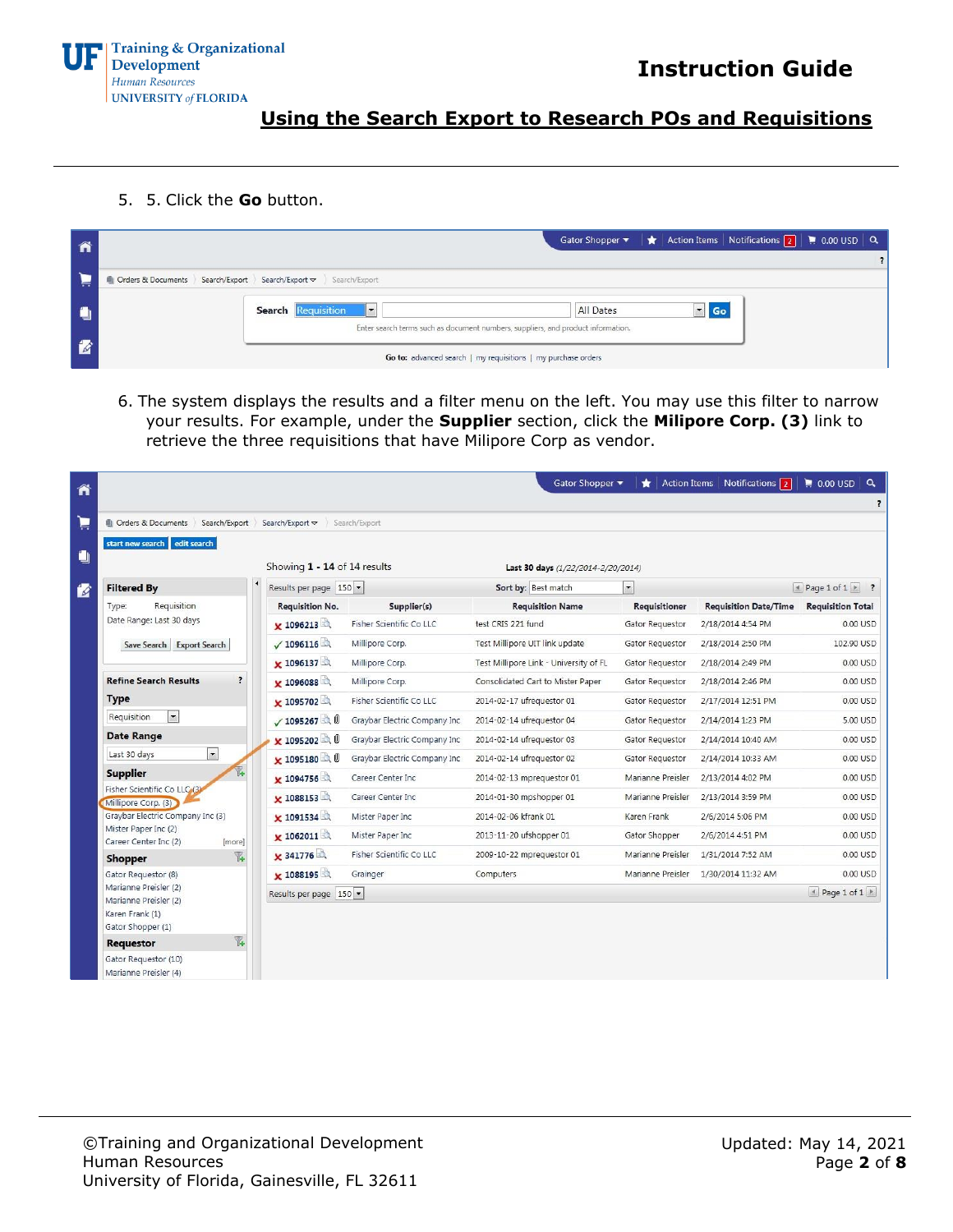

#### Viewing Results

- 1. To view a requisition, click the requisition number.
	- For example, you would click **1096116**.
- 2. You may use the navigation buttons within an open requisition to:
	- a. Go to the next or previous requisition by clicking the **2 of 14 results** buttons (The number varies depending on the number of requisitions in the search results).
	- b. Skip to another requisition by clicking the **Requisition Number(s)** dropdown menu to select a requisition number.
	- c. Return to the Search Results by clicking the **Return to Search Results** link.

| ñ            |                                  |                                                       |                               |                                                       | Gator Shopper ▼ | Action Items   Notifications 2<br>$\star$     | $\approx 0.00 \text{ USD}$ Q       |
|--------------|----------------------------------|-------------------------------------------------------|-------------------------------|-------------------------------------------------------|-----------------|-----------------------------------------------|------------------------------------|
| 真            | Orders & Documents Search/Export | Search/Export $\blacktriangledown$                    | Summary - Requisition 1096116 |                                                       |                 |                                               |                                    |
| $\mathbf{C}$ | <b>Return to Search Results</b>  |                                                       |                               | 2 of 14 results $\rightarrow$<br>$\blacktriangleleft$ |                 | Requisition Number(s) 1096116 -               |                                    |
| 圈            |                                  | Requisition PR Approvals Comments Attachments History |                               |                                                       |                 | Available Actions: Add Comment                | $\vert \cdot \vert$ Go<br>$\oplus$ |
|              | Summary                          | Shipping<br>Bill To and PCard<br>Chartfields          | Supplier Info                 |                                                       |                 |                                               |                                    |
|              | Hide header                      |                                                       |                               |                                                       |                 |                                               | Hide value descriptions            |
|              |                                  | <b>Cart Information</b>                               | $\overline{\cdot}$            | <b>Shipping</b>                                       | $\overline{2}$  | <b>Bill To and PCard</b>                      |                                    |
|              | <b>Status</b>                    | ✔ Completed<br>(2/18/2014 2:51 PM)                    | Ship To                       | Attn: Mickey Mouse                                    |                 | <b>Bill To</b><br>Attn: Donald Duck           |                                    |
|              | Submitted                        | 2/18/2014 2:50 PM                                     |                               | Building/Room: Rm 1106                                |                 | PO BOX 115350                                 |                                    |
|              | Cart Name                        | Test Millipore UIT link update                        |                               | 971 ELMORE DR<br>GAINESVILLE, FL 32611                |                 | GAINESVILLE, FL 32611<br><b>United States</b> |                                    |
|              | Description                      | no value                                              | <b>United States</b>          |                                                       |                 |                                               |                                    |

#### Using the Advanced Search

1. For more search capability and features, at the Search/Export page, click the **advanced search** link.

|                                                              | Gator Shopper $\blacktriangledown$ $\blacktriangleright$ Action Items   Notifications 2     0.00 USD   Q |
|--------------------------------------------------------------|----------------------------------------------------------------------------------------------------------|
|                                                              |                                                                                                          |
| Orders & Documents Search/Export Search/Export Search/Export |                                                                                                          |
|                                                              |                                                                                                          |
|                                                              | $\blacksquare$ Go<br>All Dates                                                                           |
|                                                              | Enter search terms such as document numbers, suppliers, and product information.                         |
|                                                              | Go to advanced search my requisitions   my purchase orders                                               |
|                                                              | Search Requisition<br>$\mathbf{r}$                                                                       |

- 2. Click the scrollbar on the right to scroll down.
- 3. You may search requisitions by **ChartFields**; for example you may search by a range of Dept IDs.
	- a. Click the **Is Between** list item for the **Dept ID** ChartField.
	- b. Enter the first Dept ID of the range. For this example, enter "10960000".
	- c. Enter the first Dept ID of the range. For this example, enter "10970900".
	- d. Click the **Go** button.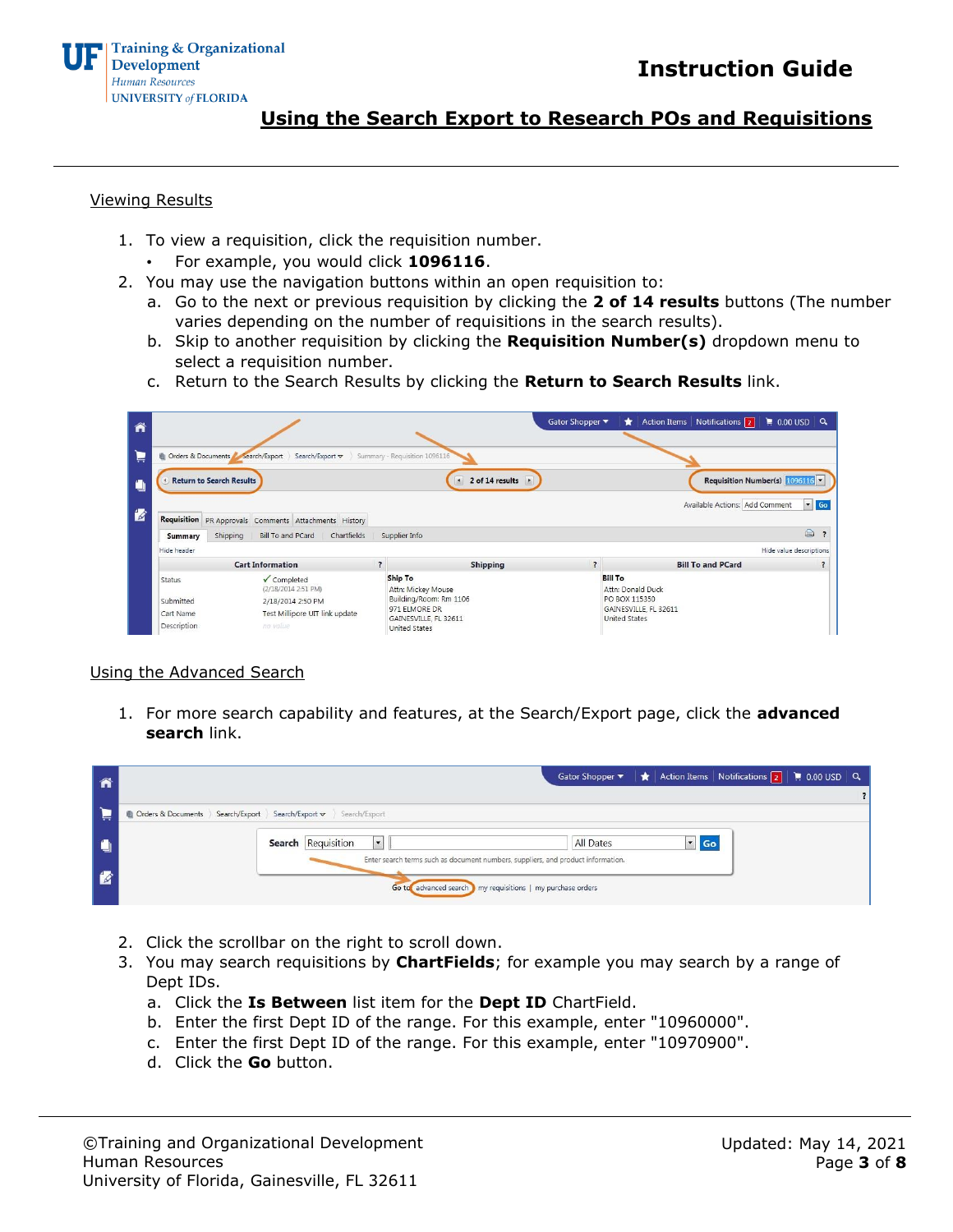

| Account          | $\vert$<br>Is Exactly                  | Select from all values                                  | Add another Account          |
|------------------|----------------------------------------|---------------------------------------------------------|------------------------------|
| AM Unit          | Is Exactly<br>$\overline{\phantom{a}}$ |                                                         | Add another AM Unit          |
| Dept Id          | Is Between                             | Select from all values<br>And<br>Select from all values | Add another Dept Id          |
| Fund             | $\overline{\phantom{a}}$<br>Is Exactly | Select from all values                                  | Add another Fund             |
| PO Business Unit | Is Exactly<br>$\overline{\phantom{a}}$ | Select from all values                                  | Add another PO Business Unit |
| Program          | Is Exactly<br>$\overline{ }$           | Select from all values                                  | Add another Program          |
| Project          | $\overline{\phantom{a}}$<br>Is Exactly | Select from all values                                  | Add another Project          |
| Source Of Funds  | $\overline{\phantom{a}}$<br>Is Exactly | Select from all values                                  | Add another Source Of Funds  |

- 4. Click the scrollbar on the right to scroll up.
- 5. Make sure to narrow your search. For example, click the **Date** dropdown menu.
	- a. Click the **Fiscal Year-To-Date** list item.
	- b. Click the **Go** button.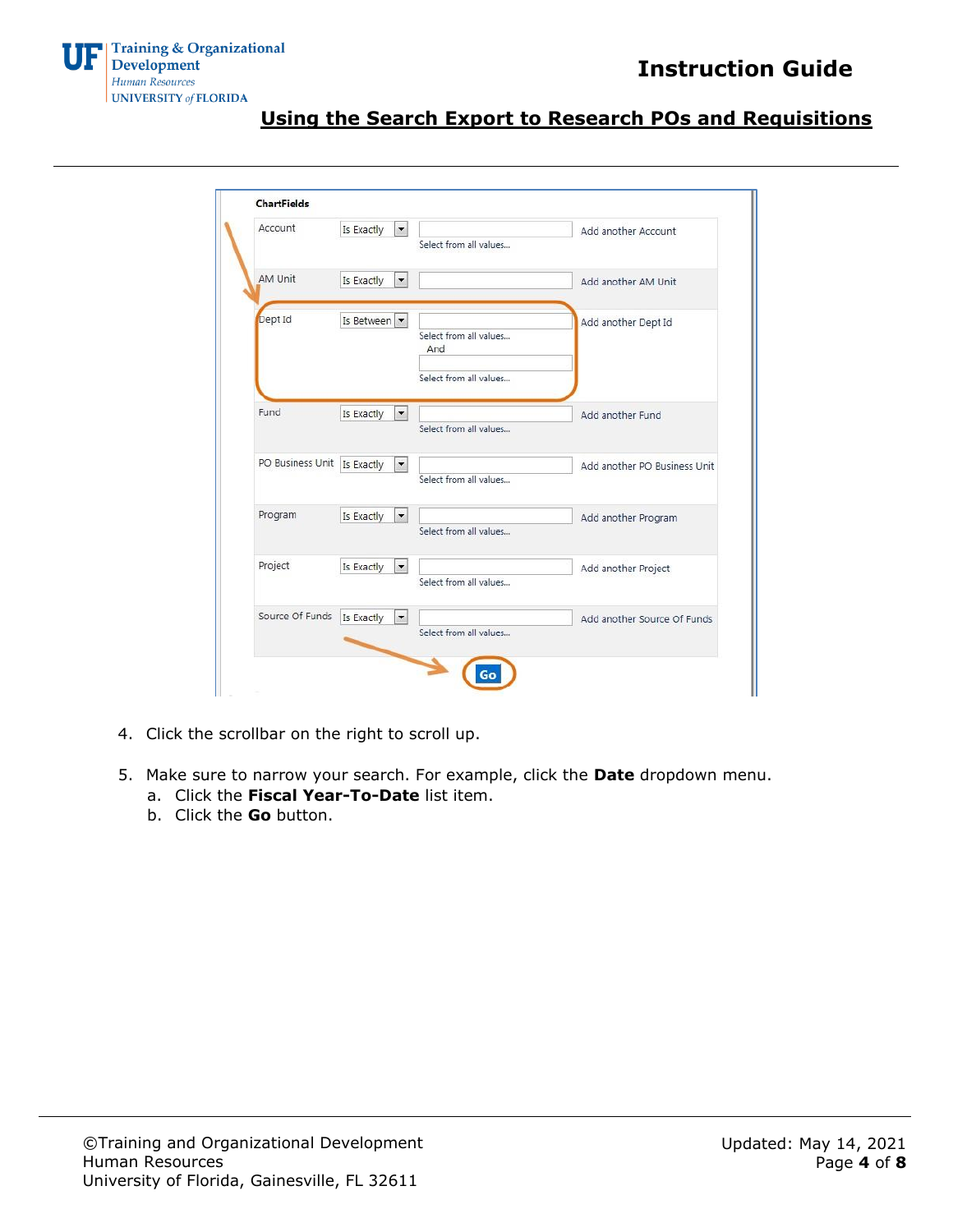

| Requisition<br>Search                | ۰.<br>Go                                        |            |                                                 | simple search |
|--------------------------------------|-------------------------------------------------|------------|-------------------------------------------------|---------------|
| <b>Requisition Identification</b>    |                                                 |            |                                                 |               |
| Requisition Number(s)                |                                                 |            |                                                 |               |
| Requisition Name                     |                                                 |            |                                                 |               |
| <b>Requisition Information</b>       |                                                 |            |                                                 |               |
| Shopper                              |                                                 |            |                                                 | ρ             |
| Requestor                            |                                                 |            |                                                 | Ω             |
| Date                                 | Submit Date                                     |            | • All Dates<br>▼                                |               |
| <b>Total Amount</b>                  | $\mathbf{r}$                                    |            | <b>All Dates</b>                                |               |
|                                      |                                                 |            | Custom Date Range                               | Ω             |
| Supplier                             |                                                 |            | Days                                            |               |
| <b>Item/Product Information</b>      |                                                 |            | Last 7 days                                     |               |
|                                      |                                                 |            | Last 30 days<br>Last 60 days                    |               |
| Catalog Number(SKU)                  |                                                 |            | Last 90 days                                    |               |
| Product Description                  |                                                 |            | Last 120 days                                   |               |
| Commodity Code                       |                                                 |            | Yesterday                                       | Ω             |
| Form Name                            |                                                 |            | Today<br>Last Week                              |               |
| Form Type                            |                                                 |            | This Week                                       | Ω             |
| Product Flags                        | Controlled substance                            |            | Calendar                                        |               |
|                                      | $\Box$ 4 Green                                  |            | Month-To-Date                                   |               |
|                                      |                                                 |            | Last Month<br>Year-To-Date                      |               |
|                                      | Rad Minor                                       | $\Gamma$ 6 | Previous Year                                   |               |
|                                      | Recycled<br>$\Box$ $\mathbf{\mathcal{L}}$ Toxin |            | Fiscal                                          |               |
|                                      |                                                 |            | Fiscal Year-To-Date                             |               |
| <b>Contract Information</b>          |                                                 |            | Previous Fiscal Year                            |               |
| Contract Number                      |                                                 |            | Other<br>Before X Date                          | Ω             |
|                                      |                                                 |            | After X Date                                    |               |
| <b>Purchase Order Identification</b> |                                                 |            | Last X Days                                     |               |
| Purchase Order Number(s)             |                                                 |            | Next X Days                                     |               |
|                                      |                                                 |            | Before the Last X Days<br>After the Last X Days |               |

#### Saving a Search

1. Click the **Save Search** button on the left hand side of the Results page, within the Filter.

| start new search edit search | Showing 1 - 14 of 14 results |                          | Last 30 days (1/23/2014-2/21/2014)     |                 |                              |                          |
|------------------------------|------------------------------|--------------------------|----------------------------------------|-----------------|------------------------------|--------------------------|
| <b>Filtered By</b>           | Results per page 150         |                          | Sort by: Best match                    | $\blacksquare$  |                              | 1 Page 1 of 1 > ?        |
| Requisition<br>Type:         | <b>Requisition No.</b>       | Supplier(s)              | <b>Requisition Name</b>                | Requisitioner   | <b>Requisition Date/Time</b> | <b>Requisition Total</b> |
| Date Range: Last 30 days     | $\times$ 1096213             | Fisher Scientific Co LLC | test CRIS 221 fund                     | Gator Requestor | 2/18/2014 4:54 PM            | 0.00 USD                 |
| Save Search Export Search    | $\sqrt{1096116}$             | Millipore Corp.          | Test Millipore UIT link update         | Gator Requestor | 2/18/2014 2:50 PM            | 102.90 USD               |
|                              | × 1096137                    | Millipore Corp.          | Test Millipore Link - University of FL | Gator Requestor | 2/18/2014 2:49 PM            | 0.00 USD                 |
| <b>Refine Search Results</b> | $\times$ 1096088             | Millipore Corp.          | Consolidated Cart to Mister Paper      | Gator Requestor | 2/18/2014 2:46 PM            | 0.00 USD                 |
| Type                         | × 1095702                    | Fisher Scientific Co LLC | 2014-02-17 ufrequestor 01              | Gator Requestor | 2/17/2014 12:51 PM           | 0.00 USD                 |

©Training and Organizational Development Human Resources University of Florida, Gainesville, FL 32611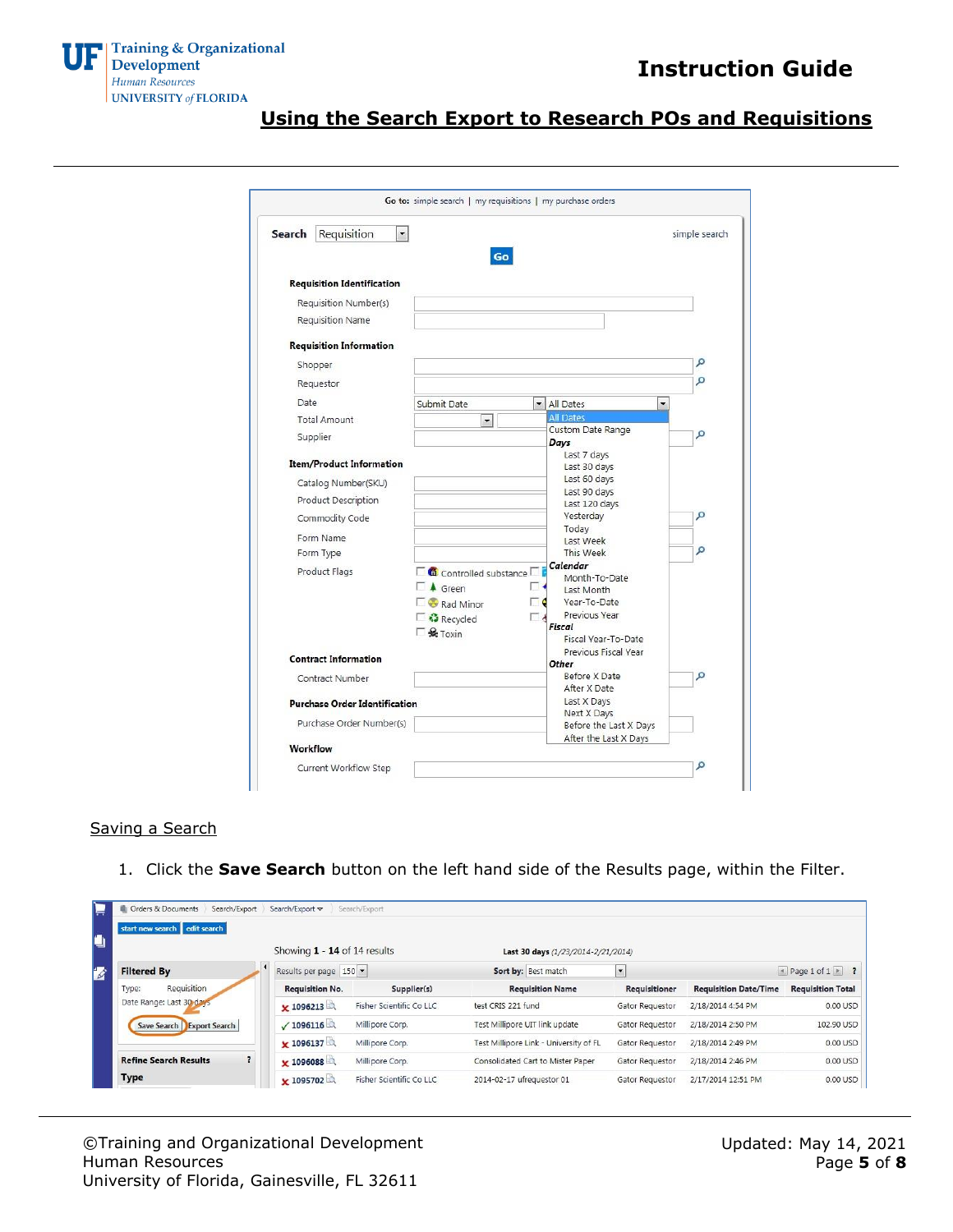

- 2. Enter a name for the search in the **Document Search Nickname** field. For example, enter "Dept IDs 10960000-10970900 pending reqs as of FY to date."
- 3. Click the **My Saved Queries** folder (you will have to create a new folder) in the dialog box to select and click the **Save** button > **Close** button.

| <b>Add to Saved Searches</b>                                                                                                 |        | $\Box$ ? | $\mathbf{x}$ |
|------------------------------------------------------------------------------------------------------------------------------|--------|----------|--------------|
| Step 1: Edit Saved Document Search Details                                                                                   |        |          |              |
| Search/Export Nickname                                                                                                       |        |          |              |
| Dept IDs 10960000-10970900 pending reqs as of FY to date                                                                     |        |          |              |
| <b>Add Description</b>                                                                                                       |        |          |              |
| <b>Step 2: Select Destination Folder</b><br>New<br>Personal<br>Ξ<br>My Saved Queries<br>Shared<br>Mo shared folder available |        |          |              |
| <b>Save</b>                                                                                                                  | Cancel |          |              |

4. To retrieve a saved search, click the **View Saved Searches** link on the flyout menu that appears when you click **Search/Export** in the breadcrumbs.

| Search/Export              |  |
|----------------------------|--|
| <b>View Saved Searches</b> |  |
| Download Export Files      |  |

- 5. Click under Personal or Shared to open saved searches.
	- Click the Go button on the far right to rerun your saved search.
	- Click the Add Shortcut button to add the saved search at the bottom of the Search Export page for quick access and use in the future. To edit the search, return to the View Saved Searches link and edit in the saved search there.
	- Click the Edit link to select a Default Export Template.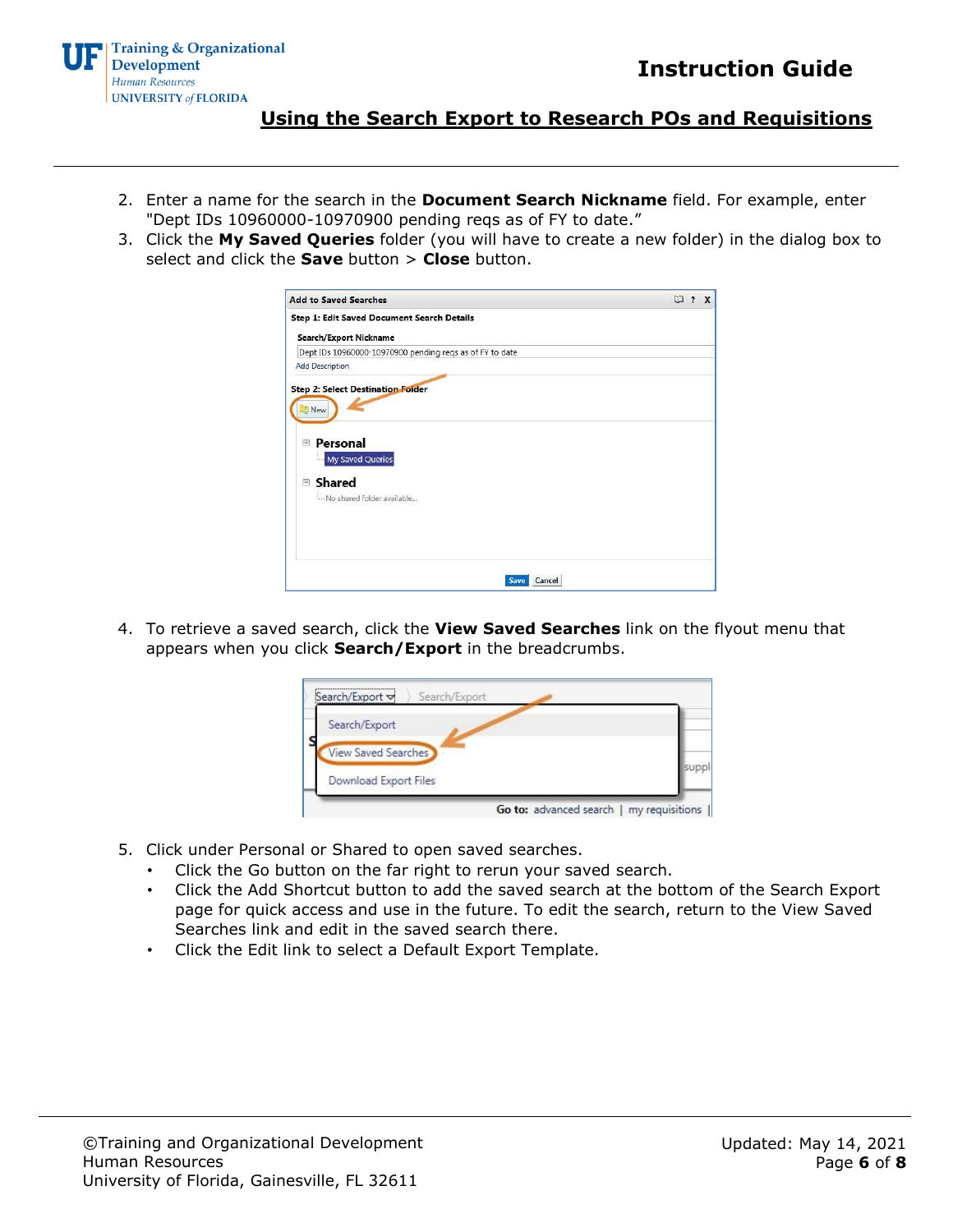

| <b>Expand All</b><br>Collapse All |                                  |
|-----------------------------------|----------------------------------|
|                                   | Actions for Selected Favorites ▼ |
| Personal                          |                                  |

Use the Default Export Template to select whether the export to Excel should be one of the following:

- Screen Export
- Transaction Export
- Full Export

| <b>Edit Favorites</b>                        |                                     |
|----------------------------------------------|-------------------------------------|
| From Folder: Personal > scheduled purchasing |                                     |
| Document Search<br>Nickname <sup>★</sup>     | OEC - last week - panel description |
| Add Description                              | List of requisitions by week.       |
|                                              | 471 characters remaining            |
| <b>Default Export Template</b>               | <b>Screen Export</b>                |
| $\star$ Required                             | <b>Save Changes</b><br>Close        |

#### Exporting a Search

1. Click the **Export Search** button to export the results to a .csv or Excel file.

| Â  |                                                                                     |                               |                          | Gator Shopper                          | $\star$                  | Action Items Notifications 2    | $\parallel$ 0.00 USD $\parallel$ Q           |
|----|-------------------------------------------------------------------------------------|-------------------------------|--------------------------|----------------------------------------|--------------------------|---------------------------------|----------------------------------------------|
| 眞  | Orders & Documents<br>Search/Export                                                 | Search/Export $\triangledown$ | Search/Export            |                                        |                          |                                 |                                              |
| O  | start new search edit search<br>Showing 1 - 150 of 2486 results<br><b>All Dates</b> |                               |                          |                                        |                          |                                 |                                              |
| 12 | <b>Filtered By</b>                                                                  | Results per page 150          |                          | Sort by: Best match                    | $\overline{\phantom{a}}$ |                                 | $\bullet$ Page 1 $\bullet$ of 17 $\bullet$ ? |
|    | Requisition<br>Type:<br>Date Range: All Dates                                       | <b>Requisition No.</b>        | Supplier(s)              | <b>Requisition Name</b>                | Requisitioner            | <b>Requisition</b><br>Date/Time | <b>Requisition</b><br>Total                  |
|    |                                                                                     | x 1096213                     | Fisher Scientific Co LLC | test CRIS 221 fund                     | Gator Requestor          | 2/18/2014 4:54 PM               | 0.00 USD                                     |
|    | Save Search Export Search                                                           | $\sqrt{1096116}$              | Millipore Corp.          | Test Millipore UIT link update         | Gator Requestor          | 2/18/2014 2:50 PM               | 102.90 USD                                   |
|    |                                                                                     | $+ 1006127$                   | Millinore Corp.          | Tost Millinora Link - University of FL | Gator Regulactor         | 2/18/2014 2:49 PM               | 0.00115D                                     |

- 2. Enter information needed into the Request Export dialog box such as:
	- a **File Name**  for example, enter "Dept IDs pending FY TD".